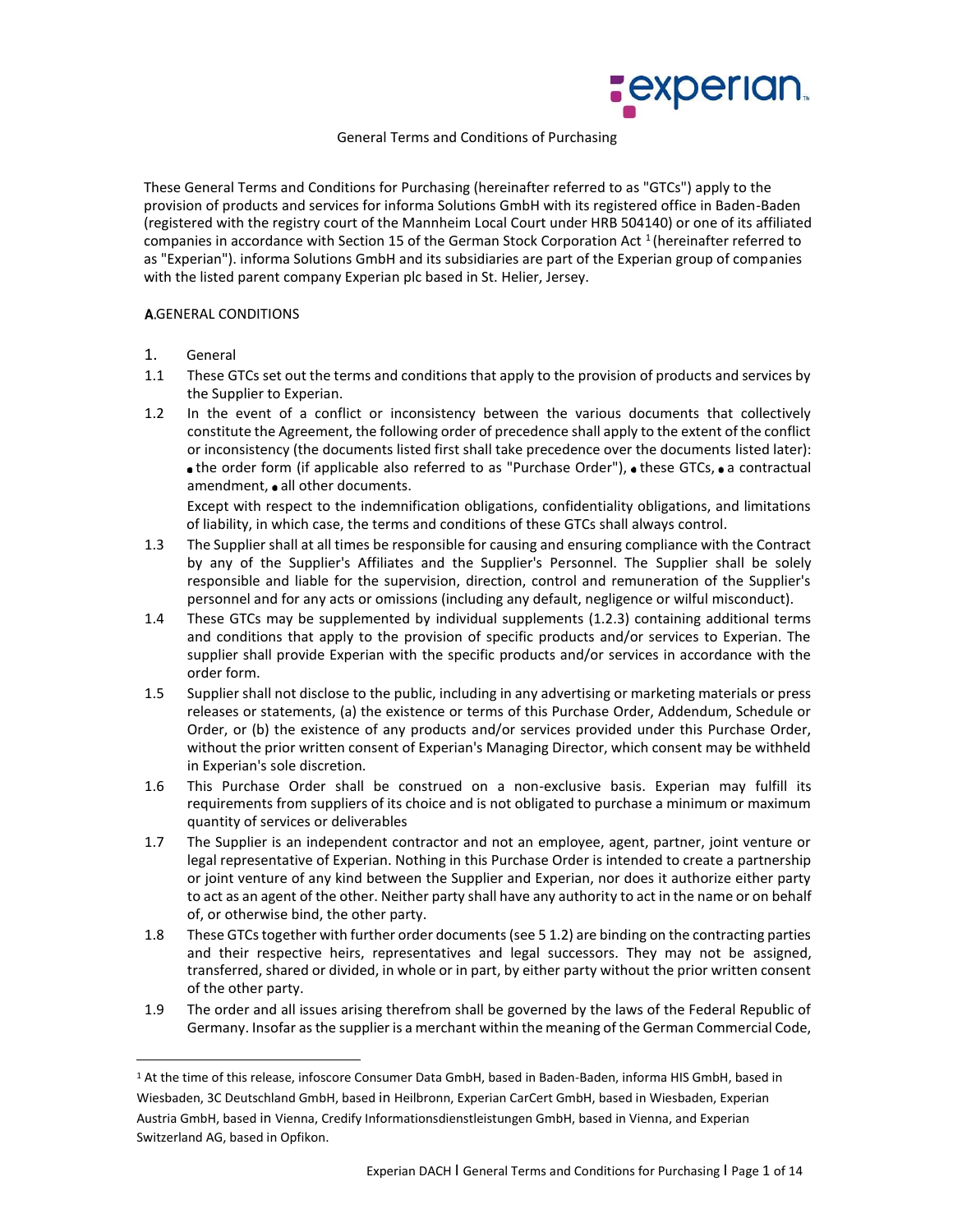

a legal entity under public law or a special fund under public law, the exclusive - including international -

place of jurisdiction for all disputes arising directly or indirectly from the contractual relationship shall be Baden-Baden.

- 1.10 The order form can only be changed in writing signed by authorized representatives of both parties.
- 1.11 Experian may waive compliance with any obligation contained in these GTCs. However, such a waiver shall not be deemed to be a waiver of any other obligation or condition not expressly stated in the written waiver.
- 2. Provision of products and services
- 2.1 Experian may purchase Products and Services and the Supplier shall provide them. The commencement of the provision of services by the Supplier under a Purchase Order shall be deemed and deemed to be the Supplier's acceptance of the relevant Purchase Order.
- 2.2 The prerequisite for an effective order by Experian is, in addition to the completion of the order form, at least the registration of the supplier in the Experian Supplier Portal. The supplier will receive a link to the portal at https://exaappsext.unify.uk.experian.com to his e-mail address. Without registration of the supplier, the order cannot be processed further and no payment of the remuneration and/or expenses can take place.
- 2.3 Where schedules of performance are agreed, they must be in writing and signed by duly authorised representatives of each party in order to be effective. Each Purchase Order or Order Form shall be subject to and governed by the terms and conditions of these GTCs and any referenced addendum(s). Other than these GTCs, no terms and conditions provided by Supplier with respect to the Products and/or Services that are the subject of the Purchase Order or Addendum shall be valid or of any significance.
- 2.4 The supplier is obliged to obtain Experian's written consent, which Experian may refuse at its own discretion, before the supplier enters into agreements with or otherwise commissions third parties who may provide part of the services for Experian. Affiliates of the Supplier are exempt from the consent requirement. Upon Experian's request, the Supplier shall provide information regarding the qualifications of the third party (including any affiliates). The Supplier shall remain directly responsible and liable to Experian for the third parties and their acts, omissions, failures, negligence or wilful misconduct. Experian's consent to the use of a Third Party shall not relieve the Supplier of any liability or obligation. If Experian consents to the use of a third party by the Supplier, the Supplier shall ensure that it enters into a written agreement with such subcontractor containing obligations equivalent to those set out.
- 3. Remuneration, expenses and terms of payment
- 3.1 Experian shall pay the Supplier for the Products and Services in the amount specified in the agreed Purchase Order. This remuneration shall be the total remuneration to which the Supplier is entitled and neither the Supplier nor the Supplier's personnel or any other person or entity engaged by the Supplier shall be entitled to any other remuneration or amounts, including reimbursements for expenses or taxes. If the parties agree a fee schedule for specific products or services for a specific period of time, such fee schedule shall apply to Experian's procurement of such products or services for the period specified in the fee schedule, regardless of and unaffected by any increases in the Supplier's fees.
- 3.2 The Supplier shall be solely responsible for and bear all costs and expenses incurred in connection with the provision of the Services or the provision of Products. In connection with travel approved in writing by Experian, reasonable and necessary travel costs and travel-related expenses actually incurred in connection with the provision of the Services shall be reimbursed upon prior approval by Experian.
- 3.3 The supplier shall issue the invoice to Experian in accordance with the relevant order form. Experian shall only be obliged to make payment to the Supplier once the Supplier has submitted a correct invoice and the Supplier is registered in the Experian Supplier Portal (see 5 2.2). Payment shall be due no later than the last day of the month following the month in which Experian receives a proper invoice from the Supplier (the "Due Date") and shall be made electronically. A proper invoice must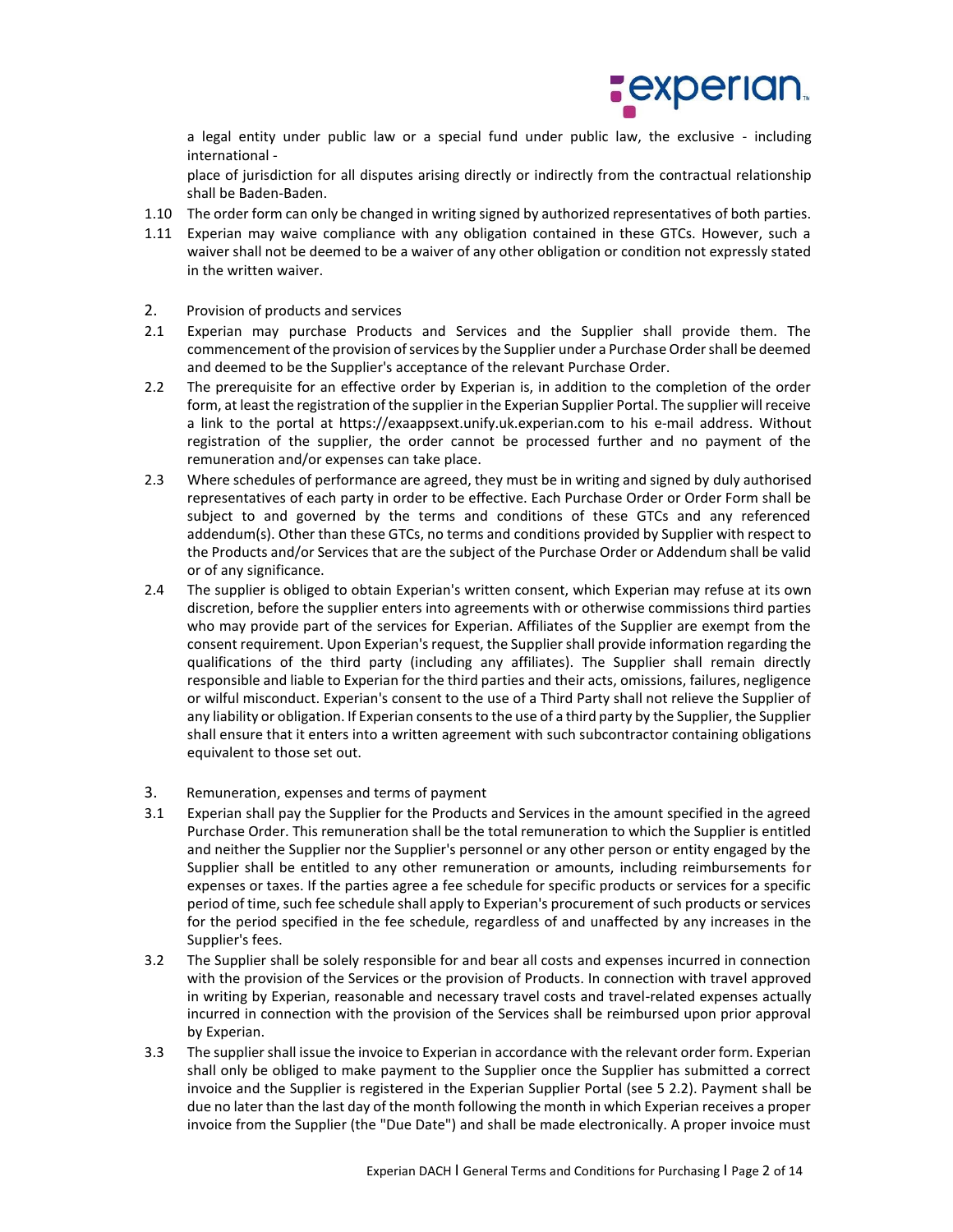

be submitted electronically in accordance with Experian's instructions. Invoices will only be accepted by Experian if a valid Purchase Order has previously been submitted to the Supplier. Invoices should be submitted in a PDF format (standard type, no password protection). All invoices shall at a minimum comply with local regulatory requirements and shall include the following information: - (a) description to identify the products and/or services, (b) date of delivery or performance, (c) location to which the products were delivered or the services were performed, (d) price, (e) VAT, (f) supplier's name, address and tax number, (g) the purchase order number(s) against which the products and/or services are supplied, (h) any discounts applied, (i) subtotal (price for the products and/or services excluding VAT) and (j) total (price for

the products and/or services plus VAT). If an invoice received does not meet these criteria, Experian may return such invoice to the Supplier for correction and payment of such invoice will be subject to a reasonable delay in processing and payment.

- 3.4 Experian may withhold payment from the Supplier in respect of any amounts which Experian reasonably disputes. Until the dispute(s) are settled or resolved, Experian's failure to pay such items shall not constitute a default by Experian and shall not entitle the Supplier to suspend or delay the performance of Services and provision of the Products.
- 4. Confidentiality, data protection
- 4.1 The Supplier and Experian undertake not to disclose and to keep strictly confidential all confidential information of the respective other party. Experian and the Supplier undertake to protect the confidential information of the other party with at least the same care and to prevent its disclosure to third parties as they deem necessary to prevent the unauthorized disclosure, publication, dissemination, destruction, loss, theft or alteration of their own information (or information of their customers) of a similar nature.
- 4.2 The Parties may disclose Confidential Information as follows: (i) in the case of Experian, only to its Affiliates and their respective Personnel who shall have knowledge thereof; and (ii) in the case of Supplier, to its Personnel only to the extent and provided that such Personnel (A) shall have knowledge of the Confidential Information disclosed to them, (B) shall have been informed in writing of the confidential nature of the Confidential Information and the purpose for which it may lawfully be used, and (C) shall be subject to substantially similar confidentiality obligations as set forth. The disclosing party hereby assumes full responsibility for the acts and omissions of all persons or entities to whom it discloses the other party's Confidential Information and shall ensure that the Confidential Information is not disclosed or used. The Confidential Information of each party shall remain the sole and exclusive property of such party and shall be protected by the provisions of the German Trade Secrets Act.
- 4.3 With the exception of Personally Identifiable Information, the specified confidentiality obligations shall not apply to the extent that such information: (a) is already publicly known or will become publicly known through no breach of these TOS by the Receiving Party; (b) is demonstrably developed independently by the Receiving Party without reference to or use of the Confidential Information; or (c) is required to be disclosed by law or by a court or regulatory authority of competent jurisdiction or the rules of a recognized stock exchange; provided that promptly upon receipt of such request, the Receiving Party shall notify the Disclosing Party in writing of such requirement, if permitted, to enable the Disclosing Party to obtain a protective order to protect the confidentiality of such information, to take steps to ensure confidential treatment of the Confidential Information, or to take such other action as it deems appropriate to protect the Confidential Information.
- 4.4 Each party undertakes to the other that it will at all times comply with all applicable laws (including data protection laws).
- 4.5 The Supplier shall only process any Personal Data as necessary for the purposes of the Contract and shall not process Experian's Personal Data outside the European Union or the European Economic Area without Experian's prior written consent. For the avoidance of doubt, Experian instructs the Supplier to process Experian's personal data only for the purposes of the Contract.
- 4.6 The Supplier warrants that it has in place, and undertakes to maintain throughout, appropriate technical and organisational measures (TOMs) against the unauthorised or unlawful processing of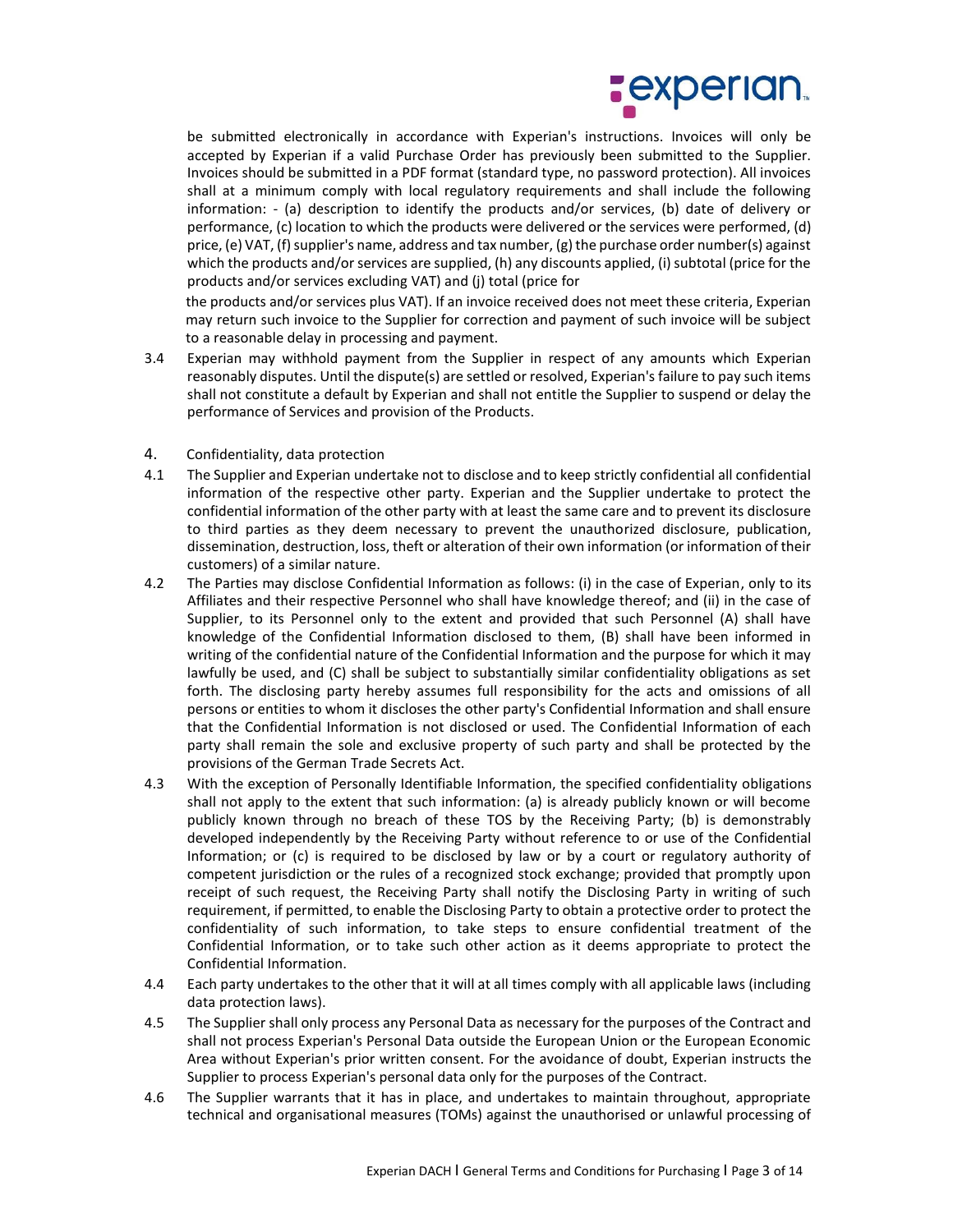

Experian's personal data and against the accidental loss or destruction of, or damage to, or disclosure of Experian's personal data.

- 4.7 If the supplier acts as a processor (within the meaning of Article 28 GDPR) that processes Experian's personal data, the parties shall agree to conclude a contract for the processing of data and keep it in force during the term of the contract. Insofar as the supplier engages a data processor within the meaning of Article 28 (4) of the GDPR, it must conclude a contract on commissioned processing with the data processor before it makes Experian's personal data available to the data processor.
- 4.8 Information security is a strategically important issue for Experian. The Supplier acknowledges that where it has access to Experian data or other information ("Information"), it is required to answer information security questions as part of Experian's Supplier Management Process which are used to assist Experian's risk classification of that Supplier. If the Supplier fails to complete the Security Questionnaire, Experian shall be entitled to terminate (provided that Experian gives the Supplier a reasonable opportunity to complete the Security Questionnaire before exercising this right).
- 4.9 The Supplier warrants to Experian that it will implement and maintain during the Term all information security measures which the Supplier has represented to Experian that it has implemented or will implement;
- 4.10 Upon Experian's request or, if no request is made during the Term, upon termination of this Order, the Supplier shall (at Experian's option) delete or return to Experian all Experian Personal Data and all Experian Confidential Information and shall not, unless required by law, retain any copy. Experian shall be entitled to retain copies or archived computer system backups of the Supplier's Confidential Information in accordance with any retention policy created for the purpose of complying with applicable laws or to the extent necessary for Experian to exercise its rights, provided that Experian shall continue to treat such materials as Confidential Information in accordance with the terms of these T&Cs while in its custody, possession or control.
- 5. Intellectual property rights; use of Experian materials
- 5.1 Except as otherwise provided in this Section (Intellectual Property Rights; Use of Experian Materials), any Addendum or any Exhibit issued, the Supplier shall have and retain all right, title and interest in and to all Supplier Materials. Experian shall have and retain all right, title and interest in and to all Experian Materials.
- 5.2 During the Term and upon expiry or termination of the Purchase Order, the Supplier hereby grants to Experian a non-exclusive, irrevocable, perpetual, fully paid-up licence for DACH Region (German, Austria, Switzerland) (with the right to sub-licence) to access, use, copy, maintain, modify, create derivative works of, Supplier Materials and Third Party Materials in connection with the use of the Services, Products and/or Deliverables by Experian or otherwise for Experian to obtain the intended benefit of the Services, Products and/or Deliverables provided to the extent that Supplier or Third Party Materials are (a) supplied with, embedded in or incorporated into or made part of the Deliverables; (b) used in or incorporated into an application program interface or other interface; or (c) required for access to or use of Services, Products and/or Deliverables.
- 5.3 To the extent that they do not pass to Experian by operation of law or by virtue of these GTCs, the Supplier assigns to Experian all right, title and interest with full title guarantee, free from any adverse right or claim, in and to all present and future Intellectual Property Rights and all other rights in and to the products of the Bespoke Services (including the Deliverables) produced by the Supplier in performance of the Services. Such assignment shall include, but not be limited to, any rights to damages for infringement of Intellectual Property Rights, any rights to modifications or enhancements to existing software, whether owned by

Experian, the Supplier or a third party and, if required, the Supplier shall procure the assignment to Experian by the author or creator of any such Intellectual Property Rights arising in the performance of the Services. Experian shall have ownership of the Deliverables from the time the Deliverables are conceived, created or fixed in a tangible medium of expression.

- 5.4 The supplier is obliged
	- 5.4.1 Promptly after any Intellectual Property Right arises in the performance of the Services, disclose and provide Experian with all information and data in its possession, power or control necessary to fully understand, apply and, if applicable, register the Intellectual Property Right; and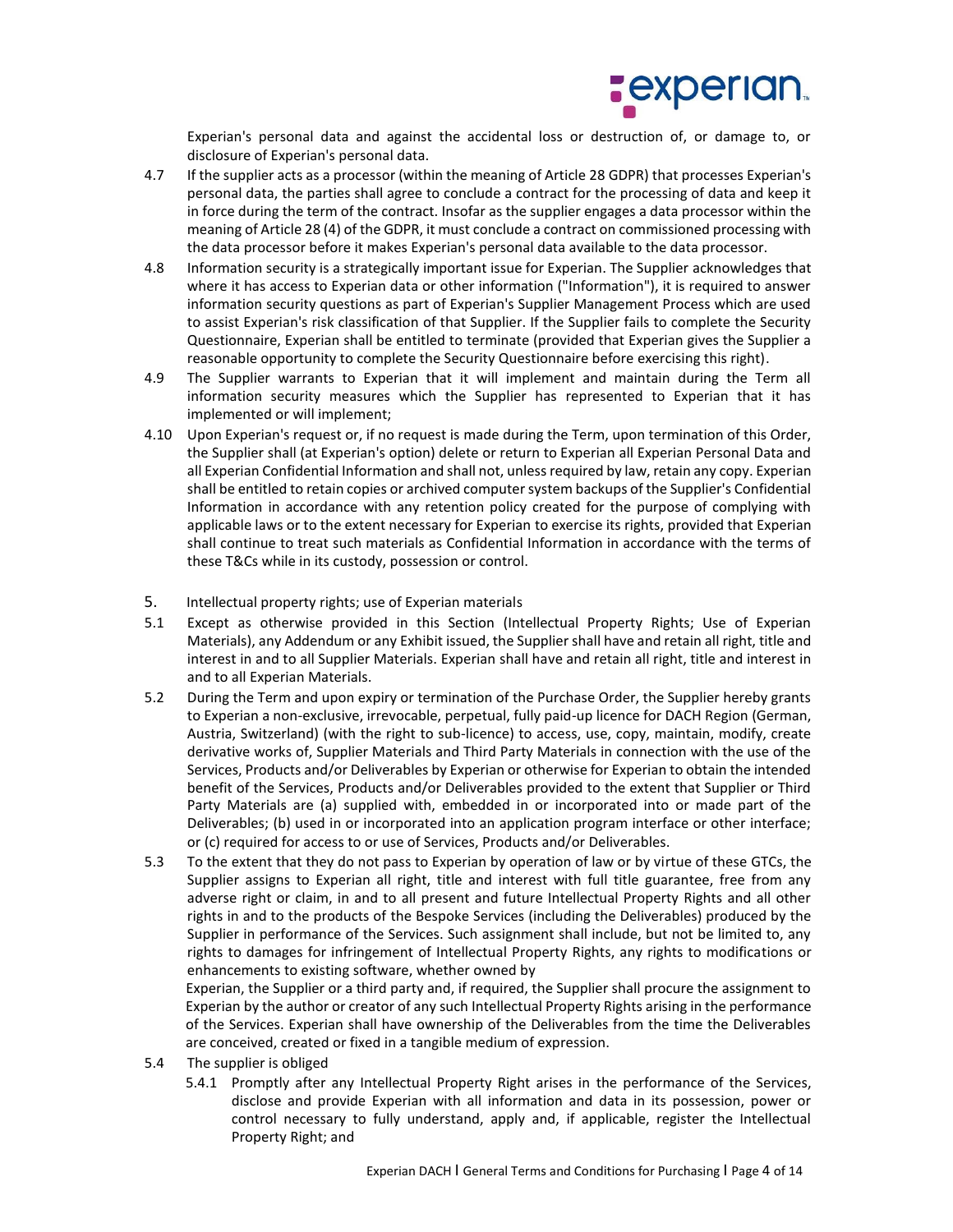

- 5.4.2 promptly and at Experian's request, do all such further acts and execute all such documents as Experian may require to secure to Experian the full benefit, including all right, title and interest in and to the Intellectual Property Rights and all other rights assigned to Experian in accordance with these T&Cs, in all countries and free from any adverse right or claim; and
- 5.4.3 irrevocably and unconditionally waive all moral rights to any intellectual property rights generated by the Supplier in the course of providing the Services or any rights of a similar nature.
- 5.5 In the performance of its obligations, the Supplier may have access to Experian Materials. Nothing in these T&Cs shall be construed as conferring on the Supplier or any other party any intellectual property rights or proprietary rights in the Experian Materials provided or accessed in connection with these T&Cs. The Supplier shall:
	- 5.5.1 Use Experian Materials only with prior written permission for the specified purposes that Experian authorizes and for no other purpose;
	- 5.5.2 Experian materials to be maintained in good working order;
	- 5.5.3 Be solely responsible and liable for any loss or damage to the Experian Materials while in the custody, possession or control of the Supplier;
	- 5.5.4 promptly return the Experian Materials to Experian at any time upon Experian's request (or automatically upon termination or expiration of the applicable Order Form for which such Experian Materials were provided) or, only upon Experian's express instructions, destroy the Experian Materials.

At Experian <sup>I</sup>s request, the supplier shall provide Experian at any time with written confirmation of compliance with the requirements of this clause (use of Experian materials).

- 6. term and termination
- 6.1 Each Order Form shall commence on the date specified in the Order Form and shall remain in effect until the earlier of the following occurs:
	- 6.1.1 Termination of such order form by either party;
	- 6.1.2 the end of the term specified in such order form; or
	- 6.1.3 as determined by Experian, completion of all Services and acceptance by Experian of all Products, Services and Deliverables required under this Order Form.
- 6.2 Either party may terminate the appointment without liability to the other party and without prejudice to its other rights at any time by giving written notice to the other party without notice:
	- 6.2.1 if the other party commits a material and irremediable breach of any of the provisions of the Purchase Order, the General Terms and Conditions or any supplementary provisions;
	- 6.2.2 if the other party commits a material breach and, if such breach is capable of remedy, fails to remedy such breach within 30 days after written notice thereof;
	- 6.2.3 if the other party goes into liquidation (other than a solvent liquidation for the purposes of amalgamation or reconstruction), is dissolved, is declared bankrupt, has a receiver, administrator or administrative receiver appointed over all or any of its assets, enters into an arrangement with its creditors or takes or suffers any similar action to any of the above; or
	- 6.2.4 if the financial position of the other party deteriorates to such an extent that, in the reasonable opinion of the other party, its ability to reasonably perform its obligations under the Purchase Order is at risk.
- 6.3 Experian shall have the right to terminate at any time (unless Experian in its sole discretion elects to grant a cure period) if the Supplier breaches any of the following provisions:

6.3.1 breach of the confidentiality obligations clause; data protection or a security incident; or

- 6.3.2 Violation of the clause on the use of Experian materials.
- 6.4 In the event of termination, the Supplier shall, at Experian's written request, provide reasonable transitional services either directly to Experian or to a third party nominated by Experian to transfer work in progress or other services that need to be continued following such termination. Such transitional services shall be provided at no additional cost, provided that the reason in the termination is with the Supplier, and shall include, without limitation, the provision of detailed instructions, parts lists, third parties or other items required at that time to complete the work or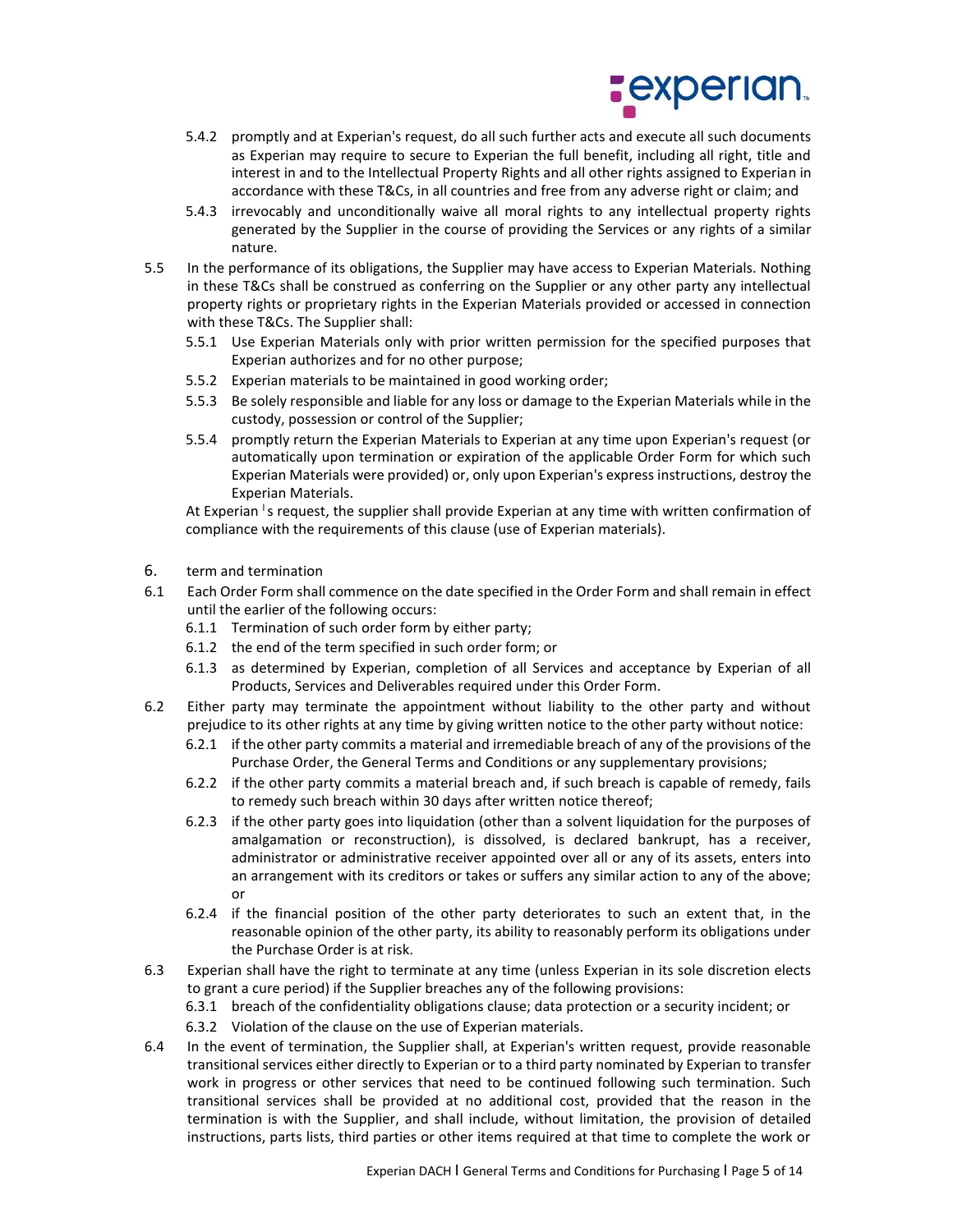

continue the use of the Services or Deliverables. The Supplier shall reasonably co-operate with Experian and its nominated third party, if any, to ensure that the transfer of the Work in Progress or other Services on termination is achieved with the minimum of disruption to Experian and the Services to which the termination relates.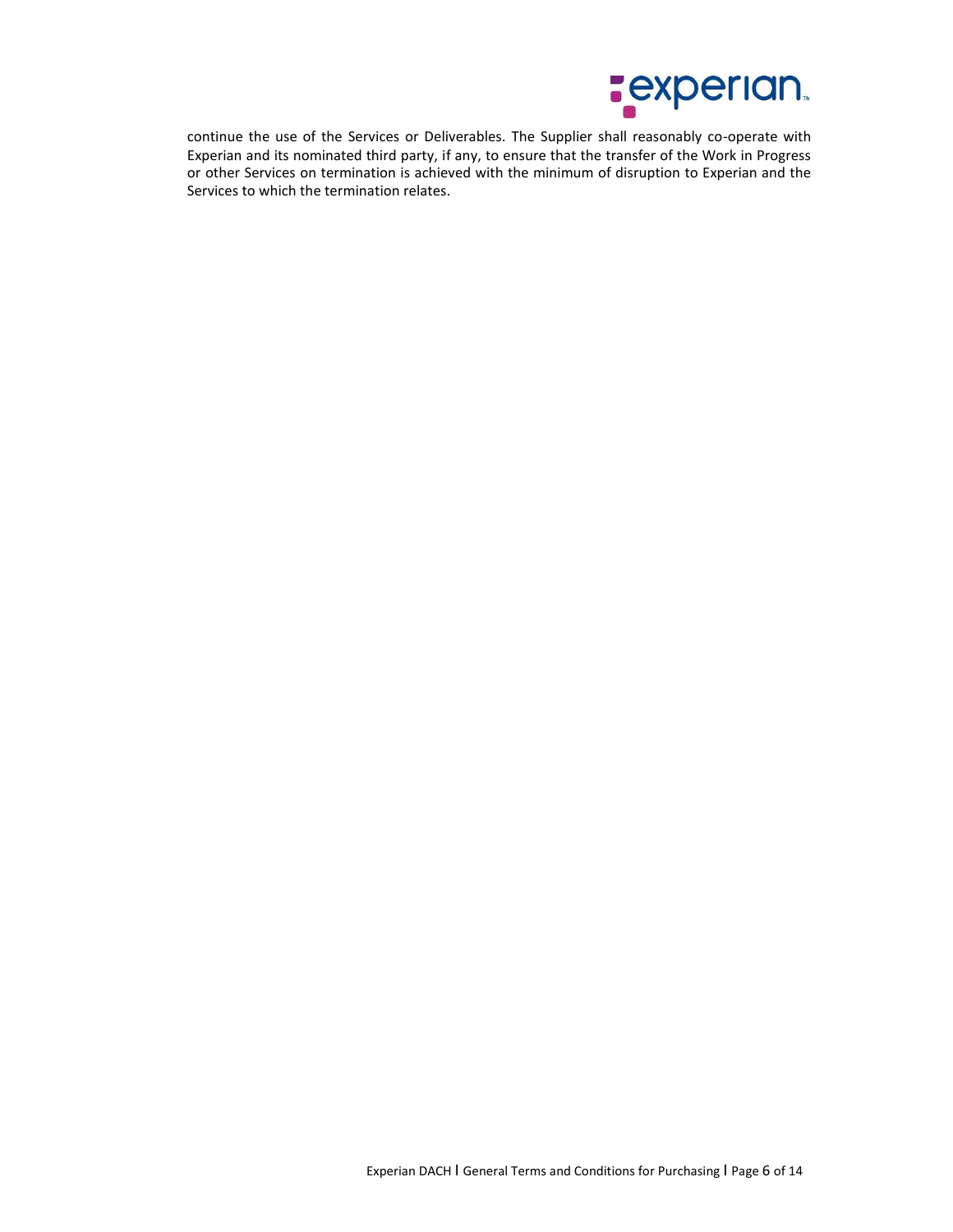

- 7. Representations and warranties.
- 7.1 The Supplier represents and warrants that the Supplier's personnel have the skills, resources and expertise to perform all Services. The Supplier represents and warrants to Experian that all Services provided will be performed in a timely, professional and workmanlike manner in accordance with the highest industry standards of quality and integrity.
- 7.2 The Supplier warrants that:
	- 7.2.1 the Supplier's materials, services, products or deliverables and/or any components thereof do not infringe, misappropriate or violate any third party intellectual property rights;
	- 7.2.2 it has the right to grant the rights and licenses granted to Experian; and
	- 7.2.3 the Supplier owns or is entitled to use all materials used or provided in the performance of the Services.
- 7.3 Supplier represents and warrants that it will not violate any Laws in the performance of its obligations and that it has not failed and will not fail to obtain any licenses, permits, rights, consents, concessions or governmental approvals necessary for the provision of the Products and Deliverables, the performance of the Services, the ownership of its property, the conduct of its business, the consummation of its contemplated transactions or the performance of its obligations.
- 7.4 The Supplier warrants that:
	- 7.4.1 the supplier is qualified and registered to do business in all locations where the performance of its obligations would require such qualification;
	- 7.4.2 Supplier has and will maintain all necessary rights, powers and authority, including all necessary permits and licenses, to enter into and perform this Purchase Order and to grant any rights or licenses granted or to be granted to it;
	- 7.4.3 Supplier's execution and performance of the Purchase Order will not conflict with or violate any law and will not violate any agreement, understanding, court order, judgment or decree to which Supplier is bound as a party; and
	- 7.4.4 there are no pending or threatened claims or lawsuits that could affect the supplier's ability to fulfill its obligations.
- 7.5 The supplier shall be obliged to correct errors in the product or service for Experian without additional costs or expenses if the services concerned do not comply with or fulfil the agreed quality. In the event that the Supplier is twice unable to correct such defects within thirty (30) days of receipt of notice to do so, this shall be deemed a material breach of contract by the Supplier.
- 8. Damages for infringement of intellectual property rights
- 8.1 The Supplier agrees to indemnify and defend Experian and to bear all losses incurred by Experian as a result of, in connection with or arising out of any actual, threatened or alleged third party claim relating to (a) any of the Supplier's services, materials, products, deliverables and other services, technology, techniques or products used by the Supplier to provide the Services and (b) Experian's receipt or use of any of the foregoing (collectively, the "Supplier's Items") infringes any Intellectual Property Rights.
- 8.2 If Experian's right to use, receive or benefit from Supplier's items is or is expected to be prohibited, Supplier shall promptly do any of the following, at its sole expense and in a manner that does not disrupt or interfere with Experian's business and rights: (i) obtain for Experian the right to continue to receive and use such services, materials and/or items free from claims of infringement, misappropriation and violation; (ii) modify such services, materials and/or items so that they no longer constitute infringement, misappropriation or violation (provided that such modification does not impair the performance or quality of the services, materials and/or items or adversely affect Experian's intended use thereof); or (iii) replace

the services, materials and/or items with non-infringing, non-appropriating and non-violating functional equivalents acceptable to Experian.

### B. SPECIAL CONDITIONS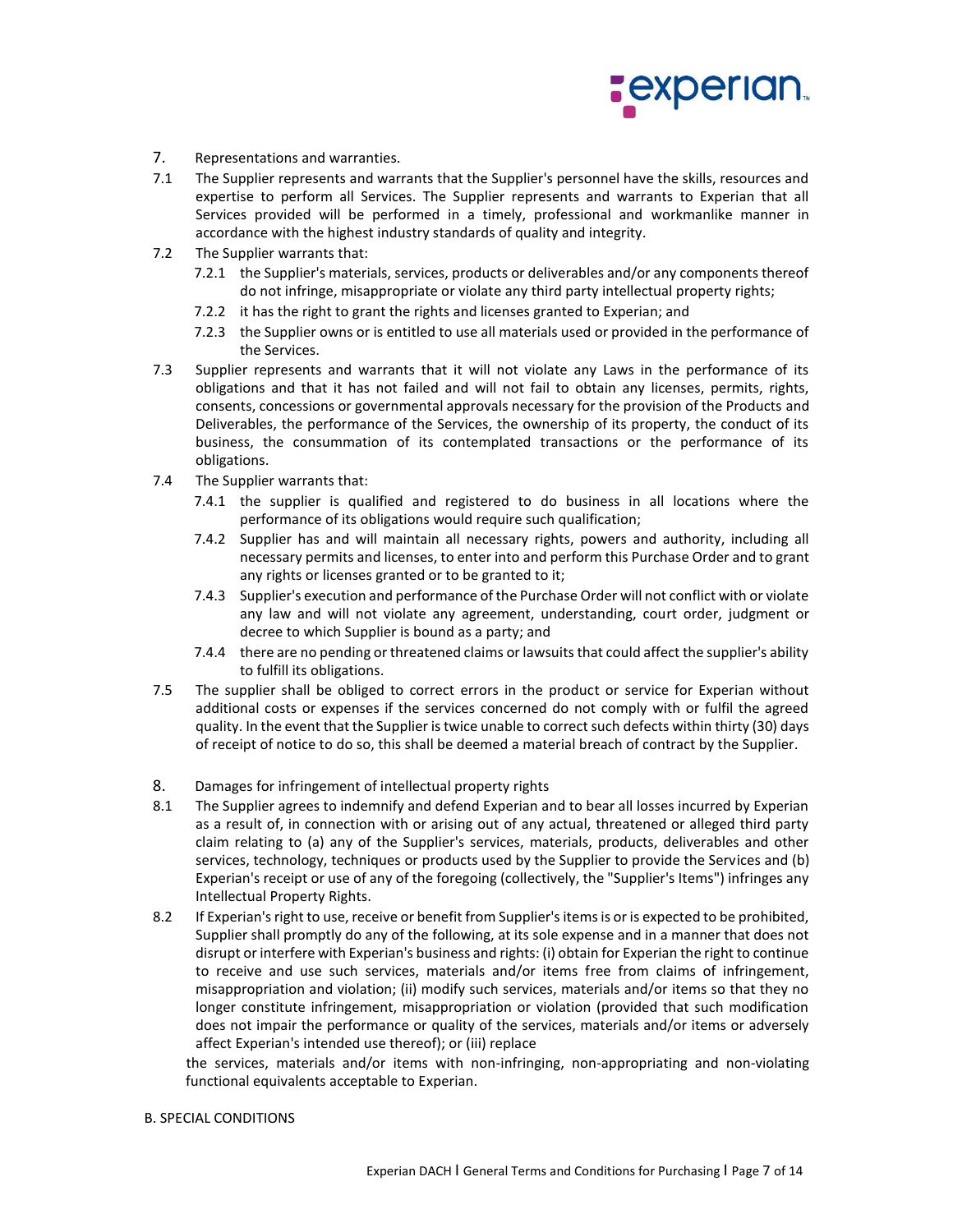

## 9. Insurance

- 9.1 Supplier shall at all times during the term of this Purchase Order maintain at its expense, unless it is already required to do so by law:
	- 9.1.1 a business/product liability insurance with a coverage of at least € 1,000,000 per claim;
	- 9.1.2 a motor vehicle liability insurance with a coverage of at least  $\epsilon$  1,000,000, which applies to all owned, non-owned and rented vehicles;
	- 9.1.3 Professional indemnity insurance (including data protection and cyber liability insurance) with cover of at least  $\epsilon$  1,000,000 per claim, provided however that where the services involve Experian credit or production systems or applications, the required cover per claim shall be at least  $\epsilon$

### 5,000,000;

- 9.1.4 insurance against dishonest acts by employees (fidelity insurance) with coverage of at least  $\epsilon$  1,000,000 per claim; and
- 9.1.5 an employer's liability insurance with a sum insured of  $€ 10,000,000$ .
- 9.2 The Supplier's insurance policies shall cover persons and entities for whose acts the Supplier may be liable, the activities performed, the products and services provided and any obligations assumed by the Supplier. Experian shall have the right to terminate the Purchase Order for material breach if the Supplier fails to maintain the required types and levels of insurance. If umbrella liability insurance is used in part to provide the coverage required herein, the umbrella policy must be at least as broad as the underlying policy.
- 9.3 Upon Experian's request, Supplier shall provide a certificate of insurance signed by an authorized agent or employee of the insurance company evidencing the insurance required herein. The Supplier shall notify Experian at least thirty (30) days prior to any material change, cancellation or non-renewal of any required insurance. All insurance provided by Supplier shall be primary and shall not interfere with any other insurance maintained by Experian.
- 9.4 By requiring insurance, Experian does not represent that the coverage and limits are necessarily sufficient to protect Supplier, and such coverage and limits shall not be construed or deemed to be a limitation of Supplier's liability. If there is a deductible or excess on any of the required insurances, the Supplier shall be solely responsible for payment of the deductible or excess for all claims,
- 9.5 All insurance required herein shall provide that Supplier and its insurer have waived all rights of recovery and subrogation against Experian and its Affiliates and their shareholders or partners, directors, officers, employees and agents. If a specific endorsement or agreement by the insurer is required to effectuate a waiver of subrogation against all parties named herein, the supplier shall secure such waiver agreement in writing.
- 10. Business Continuity Plan
	- 10.1 The Supplier shall implement and maintain a business continuity programme that includes documented recovery policies, plans and procedures to ensure that the Supplier can continue to deliver its Products and Services to Experian within the specified recovery time. In any event, Supplier shall notify Experian within twenty-four (24) hours of activation of the Business Continuity Plan for Products and Services provided to Experian.
	- 10.2 Supplier shall test its Business Continuity Plan as often as necessary to ensure successful recovery within the committed recovery time target if actual recovery is required, but not less than once every twelve

(12) months.

- 10.3 Experian reserves the right to review the plans and test results on a regular basis.
- 11. Audit Rights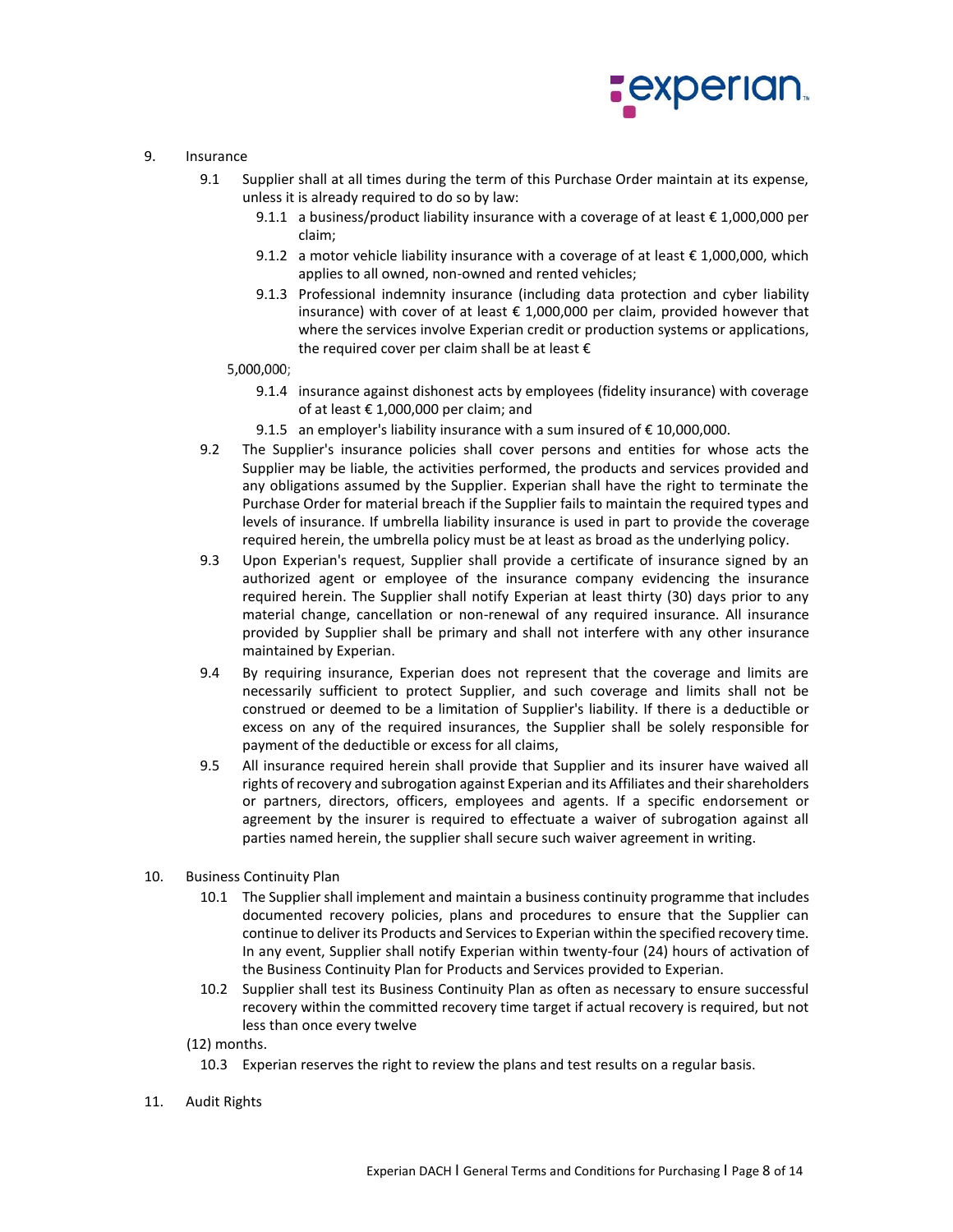

- 11.1 During the term of the Purchase Order and for three (3) years following the expiration or termination of this Purchase Order, Experian (and any Experian supervisor) shall have the right to conduct audits and inspections to:
	- 11.1.1 Investigate and verify the integrity of the Supplier's systems that process, store, support and transmit Experian's Confidential Information;
	- 11.1.2 review internal controls (e.g., (b) review internal controls (e.g., human resources, finance and accounting, procurement, organizational controls, input/output controls, system change controls, processing controls, system design controls, and access controls) and security, disaster recovery, business continuity, and back-up practices and procedures;
	- 11.1.3 verify the accuracy and completeness of the fees, costs and expenses charged to Experian;
	- 11.1.4 review the processes and procedures used by the supplier;
	- 11.1.5 Review and verify the Supplier's performance of the Services; and
	- 11.1.6 Enable Experian to comply with applicable legal, regulatory and contractual requirements (including, without limitation, the FCA and GDPR), in each case to the extent applicable to the Services.
- 11.2 The Supplier shall grant Experian or provide Experian with access to such objects, records and personnel as Experian reasonably requires for the aforementioned purpose. In connection with such audits, Experian shall give reasonable notice to the Supplier and shall keep the Supplier's Confidential Information confidential and require Experian's designated representative to agree to keep it confidential.
- 12. Regulatory requirements
	- 12.1 In order to ensure information security, the extended obligations in accordance with Appendix 1 of these GTCs apply. Depending on the risk classification, Experian may agree further conditions that are essential for Experian.
	- 12.2 Each party will cooperate and exchange information with the other as necessary (including in cases where the parties individually or collectively may have caused harm to end consumers) to ensure that both parties comply with their regulatory obligations and to help achieve positive outcomes for consumers.
	- 12.3 Supplier shall conduct its business activities in a manner that promotes social and environmental responsibility and business ethics in accordance with all applicable laws and regulations. In furtherance of the foregoing, Supplier shall: (i) not employ any person under the age of 15 (or 14 if permitted by the law of the applicable country) or under the age for completion of compulsory education or under the minimum age for employment, whichever is greater; (ii) not engage in forced or involuntary labor in any form (e.g., (ii) engage in forced or involuntary labor in any form (e.g. debt bondage, indentured labor, or involuntary prison labor), nor shall employees be required to post papers or bonds; (iii) provide a safe and healthful work environment and take effective measures to prevent potential workplace accidents; (iv) respect the rights of all employees to form and join labor unions and bargain collectively without adverse consequences or retaliation by Supplier; (v) not discriminate in hiring or employment on the basis of race, nationality or territorial or social origin, gender, sexual orientation, family responsibilities, marital status, political affiliation, age, pregnancy, disability or any other condition that could lead to discrimination; (vi) treat all personnel with dignity and respect and not engage in or support physical punishment, psychological or physical coercion or verbal abuse of personnel; (vii) comply with collective bargaining agreements (where applicable) and industry standards on working hours, breaks and holidays; (viii) comply with all applicable wage and hour laws and regulations and provide legally required benefits; (ix) act in a manner that protects and preserves the environment, including compliance with all industry standards; and (x) comply with all applicable bribery, corruption and prohibited business practice laws and regulations.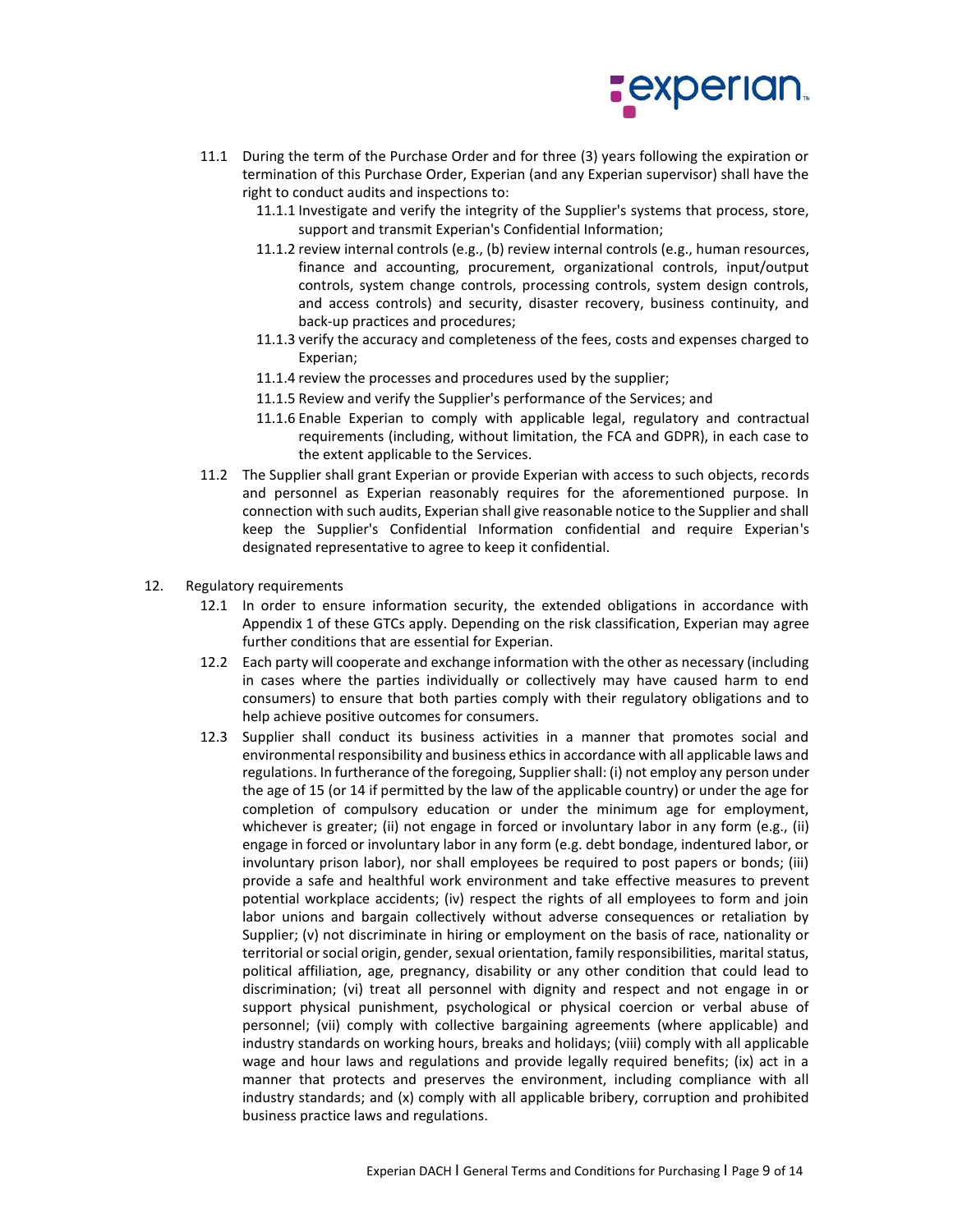

- 12.4 The Supplier will comply with the above standard of conduct ("Code of Conduct") and implement processes and procedures demonstrating how it manages compliance with the Code of Conduct. The Supplier will retain all records necessary to demonstrate compliance with the Code of Conduct and will provide Experian with access to such records upon written request (or alternatively provide clear and accurate responses to Experian's enquiries regarding the Supplier's compliance with the Standards, regulatory requirements and business or employment practices).
- 12.5 The Supplier warrants, represents and undertakes that it has the ability, capacity and any statutory authorization to provide the Services in a reliable and professional manner.
- 12.6 The Supplier shall properly supervise the performance of the Services by its employees and approved third parties and shall adequately manage the risks associated with the performance of the Services.
- 12.7 The Supplier shall notify Experian immediately if it becomes aware of anything that may affect its ability to provide the Services or in accordance with applicable laws and regulatory requirements.
- 12.8 In the event of a data protection breach in accordance with Article 33 of the GDPR or a security incident in accordance with ISO 20071 (hereinafter collectively referred to as the "incident")the Supplier is obliged to report the incident immediately (but at least 24 hours after becoming aware of the incident) to the Experian DACH data protection team at DACH-Securitylncident@experian.com with all information known up to that time and a call-back number.
- 12.9 Supplier shall cooperate with all relevant Regulatory Authorities in connection with the provision of the Services. To the extent that Supplier is required to deal with any relevant Regulatory Authority in connection with the Services, Supplier shall do so in an open and cooperative manner.
- 12.10 The Supplier shall provide Experian with such information and assistance as Experian reasonably requires to (i) comply with its legal and regulatory obligations and (ii) enable Experian to assess the impact of the Services on its systems and controls.
- 12.11 The Supplier shall co-operate with Experian in all matters relating to the Services and shall comply with all instructions given by Experian.
- 12.12 Experian carries out regular checks of its suppliers against sanctions lists. If Experian becomes aware at any time that the supplier is on such a list, Experian shall be entitled to immediately terminate the order and all other contracts existing with the supplier by written notice to the supplier.

Version 3 / Januar 2022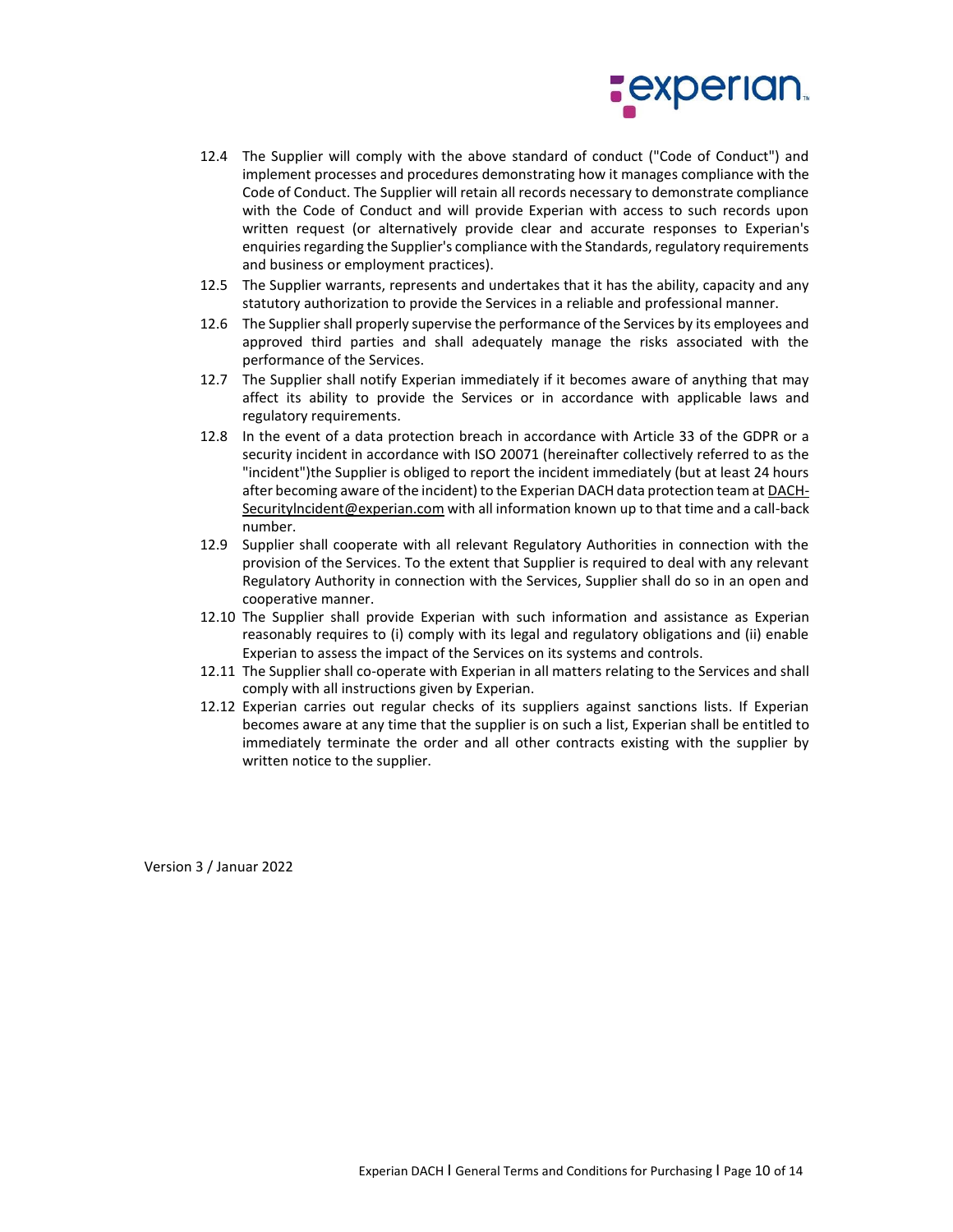

#### Annex 1

### Experian security requirements

The security requirements contained in this Security Requirements Document are intended to ensure that the Supplier has an information security program in place to protect the Experian Data it receives, processes, transmits, stores, delivers and/or otherwise accesses.

## DEFINITIONS

"Experian Data" means Experian's highly sensitive information, which includes, by way of example and without limitation, data, databases, application software, software documentation, supporting process documents, documentation of operating processes and procedures, test plans, test cases, test scenarios, cyber incident reports, consumer information, financial data, employee data and information regarding potential acquisitions, and other information of a similar nature or as mutually agreed in writing, the disclosure, modification or destruction of which would cause serious harm to Experian's reputation, valuation and/or place Experian at a competitive disadvantage.

"Resource" means all Supplier Equipment, including but not limited to laptops, personal computers, routers, servers and other computer systems that store, process, transmit, convey or otherwise access Experian Data.

### INFORMATION SECURITY PROGRAM

Supplier shall maintain a comprehensive information security program that includes administrative, technical, and physical safeguards appropriate to the complexity, nature, and scope of its activities and the sensitivity of its information assets. Such safeguards include the elements listed below and are reasonably designed to:

- (1) to achieve the security and confidentiality of Experian information;
- (2) Protect against anticipated threats or hazards to the security or integrity of Experian data;
- (3) Protect against unauthorized access to or use of Experian information that could result in significant harm or inconvenience to Experian, its customers and/or consumers; and
- (4) Provide assurance to Experian of the ongoing effectiveness of the controls.

Ifthe Third Party Provider receives, stores, processes or transmits Cardholder Data (CHD; in particular the primary account number) or Sensitive Authentication Data (SAD)\*, it must comply with the most recent Payment Card Industry Data Security Standard (PCI DSS) which relates to the processing of such data as a service provider to Experian. The Third Party Provider shall provide Experian with a copy of its most recent PCI DSS Attestation of Compliance (AOC) and other relevant documentation (Self-Assessment Questionnaire - SAQ) upon request. For further definitions, see PCI Data Security Standard, published on https://www.pcisecuritystandards.org/.

### SAFETY REQUIREMENTS

- 1. Information security and governance policies Supplier's information security program will be consistent with the practices described in an
	- industry standard such as ISO 27002 and this Security Requirements Document.
- 2. Confidentiality and integrity

The Supplier shall use a managed security approach to ensure that Experian information is protected throughout its lifecycle, from creation through transformation and use to storage and destruction, regardless of the storage media, e.g. tape, hard disk, paper, etc.

# 3. information management

The supplier shall appoint contact persons for Experian who are responsible for the information assets under their control, including Experian data.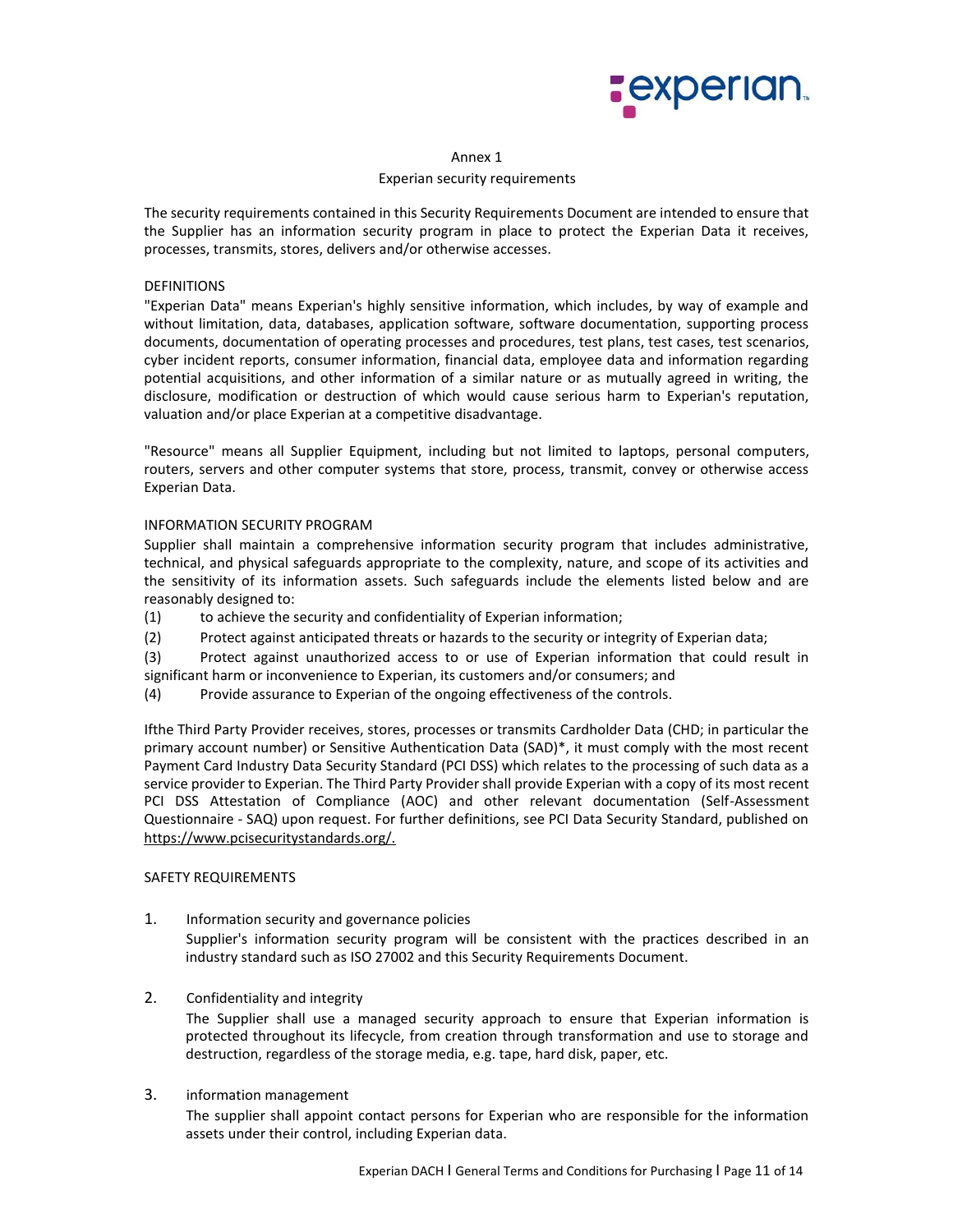

# 4. Protection against data loss

Data Loss Prevention (DLP) solutions should be deployed to identify, monitor and protect data in use (e.g. endpoint actions), data in motion (e.g. network actions) and data at rest (e.g. data storage) through content control and with a centralized management framework.

5. vulnerability management

Firewalls, routers, servers, PCs and any other resources used in the provision of Services to Experian will be kept up to date with appropriate security specific system patches. The Supplier will conduct regular penetration testing (including automated and manual methods) carried out by independent third parties to further assess the resources.

6. Physical security

There is a security function that grants, adjusts and revokes physical access to facilities where Experian information is stored or can be accessed. All Supplier locations and access to information are within the agreed location unless otherwise approved in writing by Experian.

7. change management

Changes and improvements to the resource(s) must be managed through a controlled change management process. A designated "owner" should be identified for all change requests and changes should be approved by a change management group.

8. Logging and monitoring

Logging mechanisms must be in place for all systems that process, transmit or store Experian data. Logging is required to identify security incidents, determine individual accountability, and reconstruct events. Audit logs are kept in a protected state (i.e., encrypted or locked) and processes are established for periodic review to detect intrusions, unauthorized access, unintentional activity, malware, or attempts at these or other actions that could compromise the security of systems that process Experian data. They are retained for a period of at least 90 days.

## 9. Intrusion Prevention Systems

The Supplier shall implement security measures (including IPS and IDS) to protect the Supplier's telecommunications system(s) and any computer system or network device used by the Supplier to provide services to Experian to reduce the risk of infiltration, hacking, intrusion access by or exposure to a third party.

10. Incident response

Appropriate processes and procedures for responding to security breaches and unusual or suspicious events and incidents will be established and maintained to limit further damage to Information Assets and to enable identification and tracking. Supplier shall report to Experian any actual or suspected security breach or incident affecting Experian within twenty-four (24) hours after Supplier becomes aware of such breach or incident.

# 11. Malware Defense

The supplier uses computer malware detection/scanning services and procedures.

# 12. Separation of duties and environmental conditions

Supplier shall maintain controls that ensure adequate segregation of duties among Third Party Supplier personnel, including access to systems and networks. Duties shall be assigned in such a manner that an individual does not have conflicting duties that could result in the accidental or intentional compromise of information, systems, or processes, nor the ability to conceal their errors or irregularities.

13. Encryption and PKI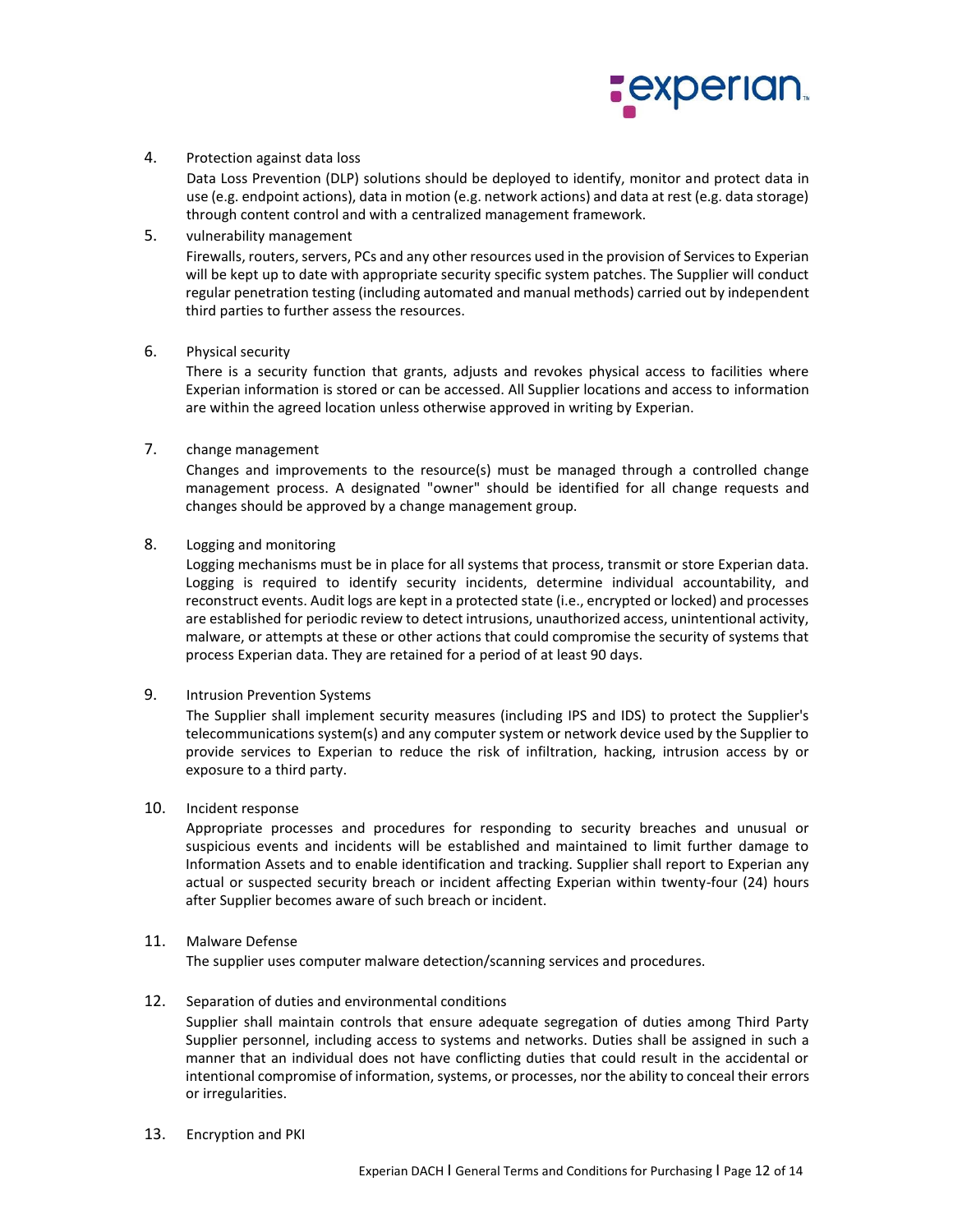

All Experian Data will be encrypted when stored (at rest) in accordance with the usual state of the art or information security, unless compensating controls approved by Experian are implemented. No Experian Data will be stored on laptops unless Experian agrees that there is a business need for such storage, and if so, Experian Data will be encrypted on laptops.

14. Network Security

Supplier shall provide the following data communication security services to:

- a) protect the confidentiality and integrity of all data transmitted over any form of data network; and
- b) Ensure the implementation and maintenance of strong, current best practice standard encryption techniques for all instances where Experian data is transmitted over a public data network.
- 15. Identification, authentication and authorization

Each user of a resource has a uniquely assigned user ID to allow for individual authentication and accountability. Resources authenticate each user before granting any authorized access. The level of authentication required to access a resource is proportional to the sensitivity of the data stored on the resource. Access to privileged accounts is restricted only to those who manage the resource; individual accountability is maintained. All default passwords (e.g., from hardware or software vendors) are changed immediately upon receipt.

16. User passwords and accounts

User passwords are assigned according to the usual state of the art or information security, which protects access to the system (e.g. confidentiality, specifications for password assignment, encryption during storage and transmission, expiry after a number of days, blocking after failed login attempts).

17. Authorization of the remote access connection

All remote access connections to internal vendor networks and/or computer systems require authorization and provide an approved means of access control at the "point of entry" to thirdparty computing or communications resources through multi-level authentication. Such access is provided through secure access channels, such as a Virtual Private Network (VPN).

18. Secure system development

Applications developed by Vendors to process Experian Data will follow a methodology that provides for: (i) defining security requirements as part of the requirements definition phase; (ii) using a design model that incorporates security best practices; (iii) developing code in a manner that minimizes security vulnerabilities (such as cross-site scripting, SQL injection, buffer overflows, etc.); (iv) testing the code through static and dynamic assessments; and (v) deploying the application in a secure production environment.

19. Personnel security

All supplier and subcontractor employees, if any, who: (a) have access to an Experian network; (b) have access to or can view or use Experian information, must pass a criminal background check and general background checks. The Supplier is not required to screen individuals who are prohibited by law from doing so.

- 20. Training and awareness raising Supplier shall require all employees to participate in information security training and awareness activities at least annually and provide a learning record for employees.
- 21. Experian's right to audit